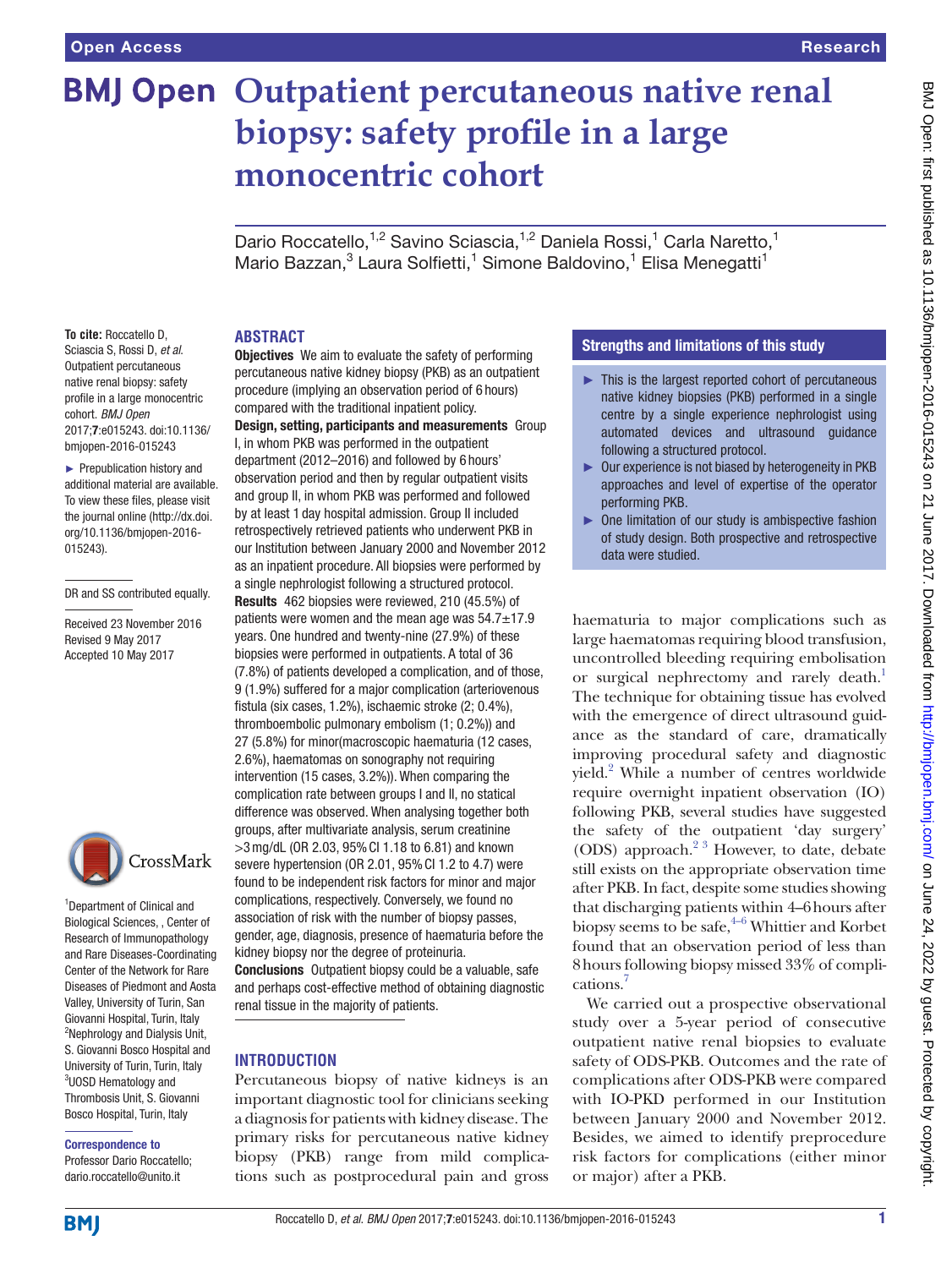# **Materials and methods**

## **Patients selection**

For the purpose of this study, two groups of patients were considered: group I, in whom renal biopsy was performed in the outpatient department (2012–2016) and followed by 6hours' observation period and then by regular outpatient visits and group II, in whom kidney biopsy was performed and followed by at least 1day hospital admission.

Patients in group I were prospectively enrolled since January 2012, when we began performing renal biopsies as outpatient procedures in all consecutive patients using a standardised outpatient protocol (as provided in the supplementary material). A prospective computerised database was used to enter the data.

Group II included retrospectively retrieved patients who underwent PKB in our Institution between January 2000 and November 2012 as inpatient procedure. Patients whose data set was not fully available were excluded from our analysis (three cases).

PKB were performed when needed as part of good clinical practise for patients refereed to our department. Data collection was performed according to the local legislation of the institutional review board.

#### **Pre-ODS-PKB standardised procedures**

Patients are scheduled within 3 to 7 days from the day of call. Pre-ODS-PKD standardised procedures includes cell blood count (CBC), renal function panel, coagulation profile (prothrombin time, partial thromboplastin, bleeding time, fibrinogen, PFA-100, platelet count) and ECG. Antiplatelets/anticoagulant therapies are screened and haematological evaluation is routinely requested in patients requiring therapy adjustment prior to biopsy.

#### **Real-time ultrasound-guided renal biopsy**

All biopsies were performed by a single nephrologist (DR) with the guidance of an expert radiologist who also performed an ultrasound examination of the kidney prior to PKB. PKB is performed following a structured protocol. In brief, the skin is prepped with antiseptic solution and draped in the customary fashion. A sterile cover is placed over the ultrasound probe and the kidney visualised. The skin and subcutaneous tissue are anaesthetised with lidocaine. The automated biopsy gun (needle 18 gauge, 15cm) was used. Under real-time ultrasound guidance, the biopsy needle gun is advanced. Once it is close to the renal capsule, the gun is fired with the patient holding his or her breath. The biopsy needle is retrieved, and the specimen placed in a media container and sent to surgical pathology. Three passes are performed per patient. As stated in the protocol, desmopressin acetate is routinely administered prior to PKB (0.4 microgr/Kg).

#### **Post-ODS-PKB standardised monitoring**

Patients are placed in a prone position on the bed for at least 2hours. Patients received intravenous hydration and are observed for symptoms of urine retention.

Monitor-urine analysis for microscopic or macroscopic haematuria is routinely performed. Half-hourly measurements of pulse and blood pressure for 2hours after PKD and then hourly until discharge are performed. Postbiopsy imaging was done in all the patients following the protocol. Additional imaging investigations, including additional sonography were performed when clinically indicated at the discretion of the attending physician.

#### **Minor or major complication definition**

Postbiopsy bleeding complications were categorised as either minor or major. Minor complications included gross haematuria and/or subcapsular perinephric haematoma (<5cm diameter) that spontaneously resolved without the need for further intervention. Major complications were defined as those that required an intervention for resolution, either the transfusion of blood products or an invasive procedure (angiography, surgery), and those that might potentially led to acute renal obstruction or failure, septicaemia or death.

Subcapsular haematoma >5 cm and/or those requiring intervention (despite the size) were considered major complications

The size of postbiopsy haematomas (surface area) was defined as the product of the longest and the shortest diameters on the two-dimensional sonographic pictures.

#### **Data analysis**

The prospective database included demographic and clinical features, laboratory values, biopsy complications and diagnostic or therapeutic procedures to manage haemorrhagic complications. In addition, the surgical pathology reports were used to ascertain the adequacy of renal tissue and pathological diagnosis. Univariate analysis was performed to assess the association between complications and risk factors using the Pearson,  $\chi^2$  and Fisher exact tests. For univariate analysis, the following variables were considered in the model: number of biopsy passes, gender, age, diagnosis, kidney size at sonographic investigations, presence of haematuria before the kidney biopsy, the degree of proteinuria, haemoglobin level before the kidney biopsy, thrombocytopenia, severe arterial hypertension, serum creatinine level before the kidney biopsy, the use of antiplatelets, low molecular weight heparin (LMWH) and antihypertensive agents.

Multivariate logistic regression analysis was performed to identify significant independent factors adjusted for the potential confounding risk factors able to predict a complication; the results are expressed as OR with 95% CI. The final multivariate logistic regression model includes the following variables: gender, age, diagnosis, the degree of proteinuria, haemoglobin level before the kidney biopsy, severe arterial hypertension, serum creatinine level before the kidney biopsy, the use of antiplatelet agents (as described in online Supplementary table 1s). The forward conditional techniques were used to find the final model.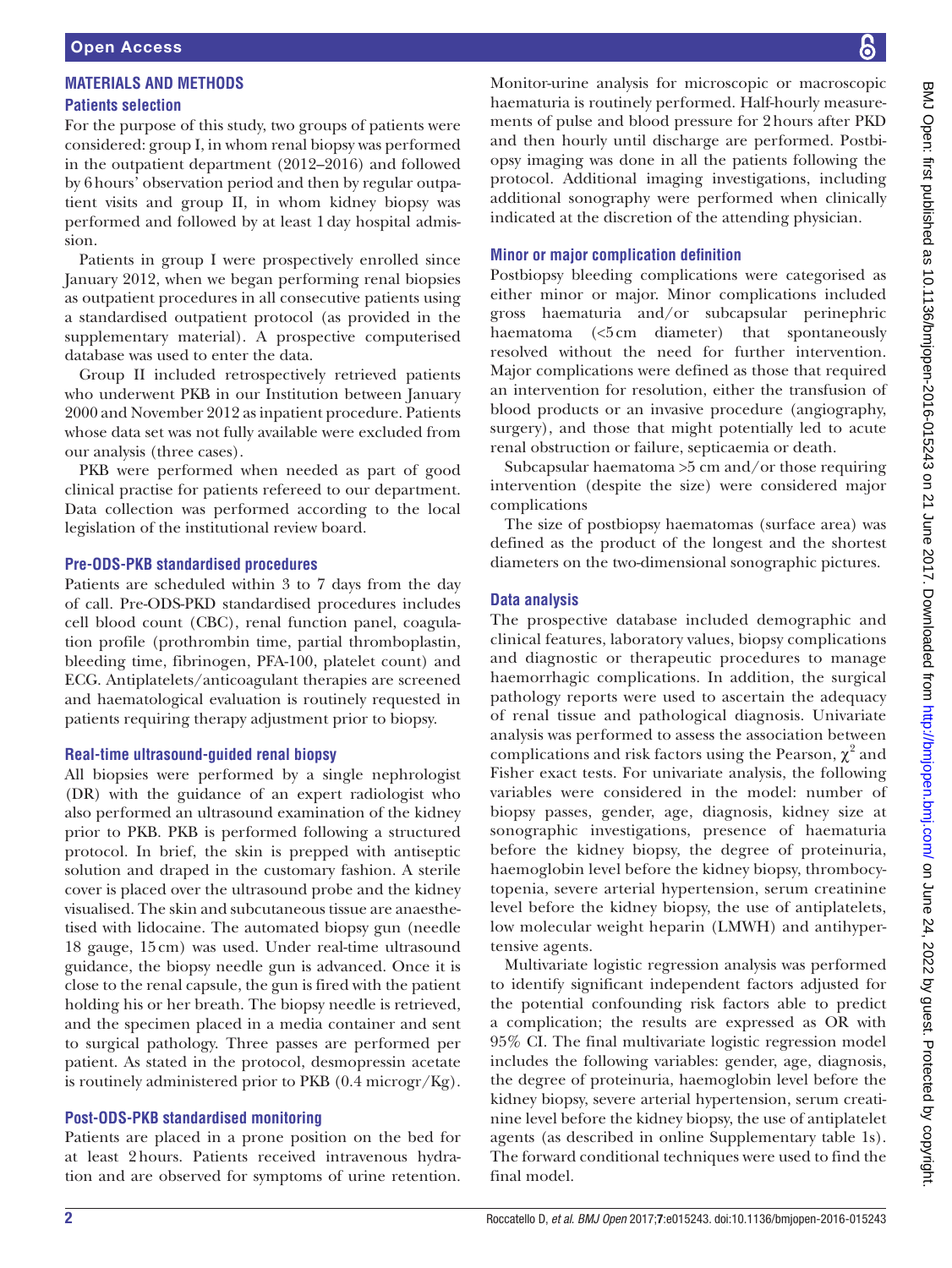<span id="page-2-0"></span>

| Demographic, clinical and laboratory findings in groups I and II<br><b>Table 1</b> |                            |                            |                                                |           |
|------------------------------------------------------------------------------------|----------------------------|----------------------------|------------------------------------------------|-----------|
|                                                                                    | 2000-2015                  |                            | 2000–2012 (inpatients) 2012–2015 (outpatients) | p Value   |
| <b>Biopsies</b>                                                                    | 462                        | 333                        | 129                                            |           |
| Passages, mean±SD/median (range)                                                   | $2.6 \pm 0.7/3$ (1-5)      | $2.9 \pm 0.6/3$ (1-5)      | $3.1 \pm 0.6/3$ (2-5)                          | <b>NS</b> |
| Glomeruli, mean±SD/median (range)                                                  | $19.9 \pm 11.3/18$ (6-71)  | $21.6 \pm 12.4/20(1 - 71)$ | $23.9 \pm 12/23$ (3-58)                        | 0.01      |
| Age, mean $\pm$ SD                                                                 | $54.7 \pm 17.9$            | $56 + 19$                  | $52+17.6$                                      | <b>NS</b> |
| Female, n (%)                                                                      | 180 (39)                   | 114(34)                    | 66 (51)                                        | <b>NS</b> |
| Admission duration (days), mean±SD/<br>median (range)                              |                            | $1.1 \pm 0.6/1$ (1-7)      |                                                |           |
| sCr (mg/dL), mean±SD/median (range)                                                | $1.67 \pm 1.2/1.3$ (0.5-7) | $1.56 \pm 0.9/1.3$ (0.5-6) | $1.8 \pm 1.24/1.4$ (0.5-7)                     | <b>NS</b> |
| $sCr > 3$ (mg/dL), n $(\%)$                                                        | 124 (26.8)                 | 89 (29.6)                  | 35(27.1)                                       | <b>NS</b> |
| Proteinuria (g/24 hours), mean±SD/<br>median (range)                               | $2.6 \pm 2.3 / 2$ (0.0-13) | $2.7 \pm 2.2 / 2$ (0.0-10) | $2.6 \pm 2.2 / 2 (0.2 - 13)$                   | <b>NS</b> |
| Prebiopsy haematuria, n (%)                                                        | 375 (81.2)                 | 261 (78.4)                 | 114 (88.4)                                     | 0.01      |
| Resistant hypertension*, n (%)                                                     | 110 (23.9)                 | 93(27.9)                   | 17(13.2)                                       | 0.008     |
| Complications (any), n (%)                                                         | 36(7.8)                    | 24(7.2)                    | 12(9.3)                                        | <b>NS</b> |
| Minor, $n$ $(\%)$                                                                  | 27(5.8)                    | 19(5.7)                    | 8(6.2)                                         | <b>NS</b> |
| Major, n (%)                                                                       | 9(1.9)                     | 5(1.5)                     | 4(3.1)                                         | <b>NS</b> |

\*Mancia G, Fagard R, Narkiewicz K, *et al*. 2013 ESH/ESC Guidelines for the management of arterial hypertension: the task force for the management of arterial hypertension of the European Society of Hypertension (ESH) and of the European Society of Cardiology (ESC). *J Hypertens* 2013;31:1281–357.

In order to analyse risk factors associated with time to complication, multivariate survival analysis was performed using the proportional hazards model (Cox model) in the prospective arm of the study. Risk factors included sex, diagnosis (categorised in primary glomerulopathy or systemic autoimmune condition), age  $\geq 60$ , kidney size <8cm at sonographic investigations, haematuria, nephrotic proteinuria, haemoglobin level (<10g/ dL), thrombocytopenia, severe arterial hypertension, serum creatinine >3mg/dL, use of antiplatelets, LMWH and antihypertensive agents.

#### **Results**

A total of 462 biopsies (group I and group II) were included in this study, 210 (45.5%) of patients were women and the mean age was 54.7±17.9 years. [Table](#page-2-0) 1 summarised demographic, clinical and laboratory findings in the whole cohort.

Twenty-three per cent of biopsies were performed for the diagnostic workup of nephrotic range proteinuria, 16% for rapidly progressive renal insufficiency, 8% for acute kidney injury, 14% for a chronic kidney disease and the remaining 39% for non-nephrotic proteinuria and/ or haematuria.

A total of 36 (7.8%) of patients developed a complication, and of those, 9 (1.9%) suffered for a major complication (arteriovenous fistula (six cases, 1.2%), ischaemic stroke (2, 0.4%), thromboembolic pulmonary embolism  $(1, 0.2\%)$  and  $27$   $(5.8\%)$  for minor (macroscopic haematuria (12 cases, 2.6%), haematomas on sonography not requiring intervention  $(15 \text{ cases}, 3.2\%)$ ).

## **Inpatients and outpatients**

One hundred and twenty-nine (27.9%) of these biopsies were performed as outpatients and prospectively included. Data from 333 PKD performed as inpatients were retrospectively collected and analysed. [Table](#page-2-0) 1 summarised demographic, clinical and laboratory findings, dividing patients in groups I and II.

Outpatients differed from inpatients with regard total glomeruli obtained (median=23 (1–71) vs median=20 (3–58), p=0.01), prevalence of prebiopsy haematuria  $(78.4\% \text{ vs } 88.4\%)$  and severe hypertension  $(13.2\% \text{ vs } 89.4\%)$ 27.9%). When comparing the complication rate between groups I and II, no statical difference were observed (overall, 24 (7.2%) complications in group I and 12 (9.3%) in group II; 5 (1.5%) and 4 (3.1%) major, 19 (5.5%) and 8 (6.2%) minor complications, respectively in groups I and II).

## **Assessment of potential predictors of postbiopsy complications**

When analysing together both groups, after multivariate analysis, serum creatinine  $>3 \text{mg/dL}$  (OR 2.03, 95% CI 1.18 to 6.81) and known severe hypertension (OR 2.01, 95%CI 1.2 to 4.7) were found to be independent risk factors for minor and major complications, respectively. Conversely, we found no association of risk with the number of biopsy passes, gender, age, diagnosis, kidney size at sonographic investigations, presence of haematuria before the kidney biopsy nor the degree of proteinuria. When focusing the survival prospective analysis only on group I, a similar trend was observed, but it failed to reach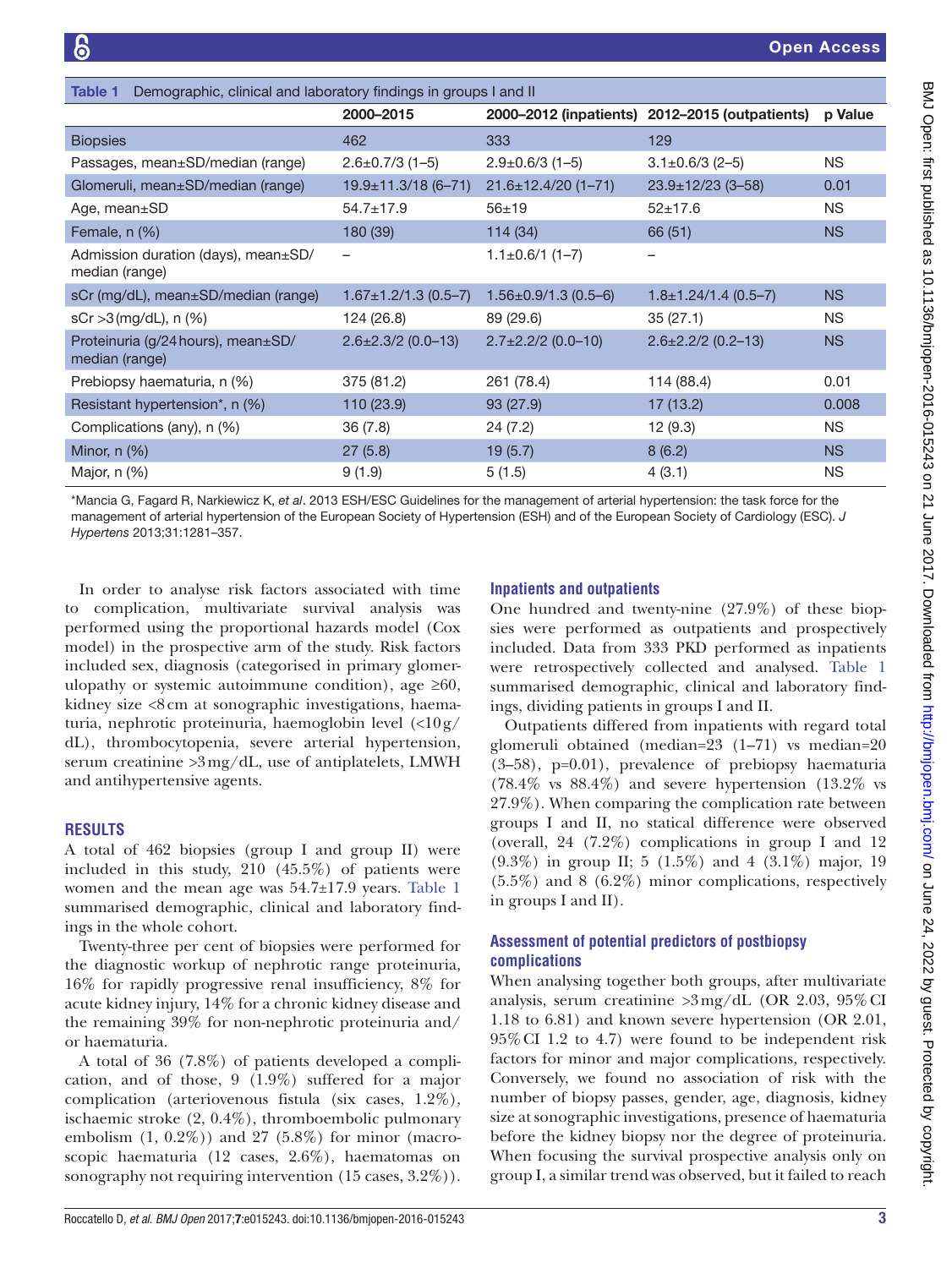a statistical significance. Online Supplementary table 1s summarises the factors associated with the presence of complication in the univariate and multivariate models (see online Supplementary file 2).

#### **Discussion**

The main finding in the present study is that a renal biopsy should be regarded as a safe procedure because it has a less than 2% overall rate of major complications. Importantly, when comparing the complication rate between groups I and II, no statical difference was observed, also when stratifying patients for major and minor complications (overall, 7.2% complication in group I and  $9.3\%$  in group II;  $1.5\%$  and  $3.1\%$  major,  $5.5\%$ and 6.2%minor complications, respectively, in groups I and II). Although the study was not randomised, it was performed prospectively with a proper follow-up of the patients.

These results are in line with  $\text{Lin}$  *et al*<sup>[8](#page-4-4)</sup> who found that there is no difference in the rate of complications between patients who are admitted and those observed for a 6-hour period, the latest being acceptable. By contrast, Whittier and Korbet<sup>[7](#page-4-3)</sup> found that  $42\%$  of complications following native kidney biopsy manifested at ≤4hours, 67% at ≤8 hours, 85% at ≤12 hours and 89% at ≤24 hours.

The main reason for overnight stay in the hospital is basically as a safety net in case there is a major complication.<sup>9</sup> The major complication, which one could encounter, is severe bleeding causing a large retroperitoneal haematoma. This complication can be catastrophic and should be addressed immediately by performing a selective renal arteriogram with embolisation of the bleeding arteriole, which will infarct a small portion of the kidney. This complication is in the order of 0% to 6% depending on the authors<sup>27-17</sup>; the reasons for these differences are not cleared but may be related to the technique used (blind vs ultrasound-guided biopsy), operator experience, gauge of the biopsy needle and the number of passes. We demonstrated lower frequency of haemorrhagic complications with real-time ultrasound-guided biopsies, as compared with blind biopsies.<sup>10</sup>

Some authors believe that patients are still at risk for type complication beyond the 8-hour observation postbiopsy; we hypothesise that under a controlled environment (see standardised protocol) and a proper technique (real-time ultrasound), we can minimise this risk and be able to have the renal biopsy performed as an outpatient procedure. In detail, Marwah and Korbet<sup>[9](#page-4-5)</sup> in their study accounted together all complications (minor and major), and in their cohort, only 42% of the patients had the biopsy performed with an automated gun, the rest were performed with a manual biopsy device and all biopsies were performed with 14-gauge needles and there was no report on how many passes were performed. They timed the major complications, which accounted for 24 out of a total of 394 biopsies (6.6%) and reported that 19 of them were observed before the 8-hour mark.

Thus, only five major complications were captured after 8hours of observation. Subsequently, when Whittier and  $K$ orbet $^7$  $^7$  re-evaluated the data and reported a series of 750 patients, in which they added the patients from the prior study, they concluded that less than 8 hours period of observation was not optimal and they reported that it could miss up to 33% of complications. Again, all complications (minor and major) were placed in the same category. Out of 750 biopsies, 45 had a major complication (6.6%). Thirty of them were diagnosed before 8hours of observation, the other 15 were diagnosed between 9 and 24hours. On the contrary, there are at least four studies showing different results. Fraser and Fairley reported only minor complications in a series of 118 patients (only two patients).<sup>[4](#page-4-2)</sup> Oviasu and Ugdodaga<sup>[5](#page-4-7)</sup> from Nigeria reported no complications in a series of 20 patients. Murphy and MacIsaac $^6$  $^6$  had similar data. Bairy *et al* reported on 178 outpatient renal biopsies and reported no major complications with only 13.2% of minor complications to include four patients with gross haematuria, 16 patients with small perinephric haema-tomas and [3](#page-4-9) with both haematuria and haematoma.<sup>3</sup> No interventions were needed, and only two patients stayed overnight.

The current study shows similar results.

It is worth noting that we observed three thrombotic events after PKD (two ischaemic strokes and one venous thromboembolism). As our protocol included the pre-PKD use of desmopressin, one could speculate a role of this agent in increasing the thrombotic risk. However, Manno *et*  $al^{18}$  $al^{18}$  $al^{18}$  when demonstrating in a double-blind randomised controlled clinical trial that prebiopsy desmopressin administration decreases the risk of bleeding and haematoma size in patients undergoing percutaneous kidney, they did not observe any episodes of thrombotic events in both desmopressin and control groups.

#### **Strengths and limitations**

This is the largest reported cohort of biopsies performed in a single centre by a single experience nephrologist using automated devices and ultrasound guidance following a structured protocol. Despite that the singlecentre cohort design may potentially limit the external validity of our findings, our experience is not biased by heterogeneity in PKB approaches and the level of expertise of the operator performing PKB.

One limitation of our study is ambispective fashion of study design. Both prospective and retrospective data were studied. These criteria were set a priori with the knowledge that cohort studies are prone to unpredictable bias and confounding by unknown factors and retrospective data analysis would only add to this risk. However, we used a multivariate analysis to ascertain the factors that contribute to postbiopsy complications, allowing for adjusting for potential known confounders, although unknown factors may not be accounted for.